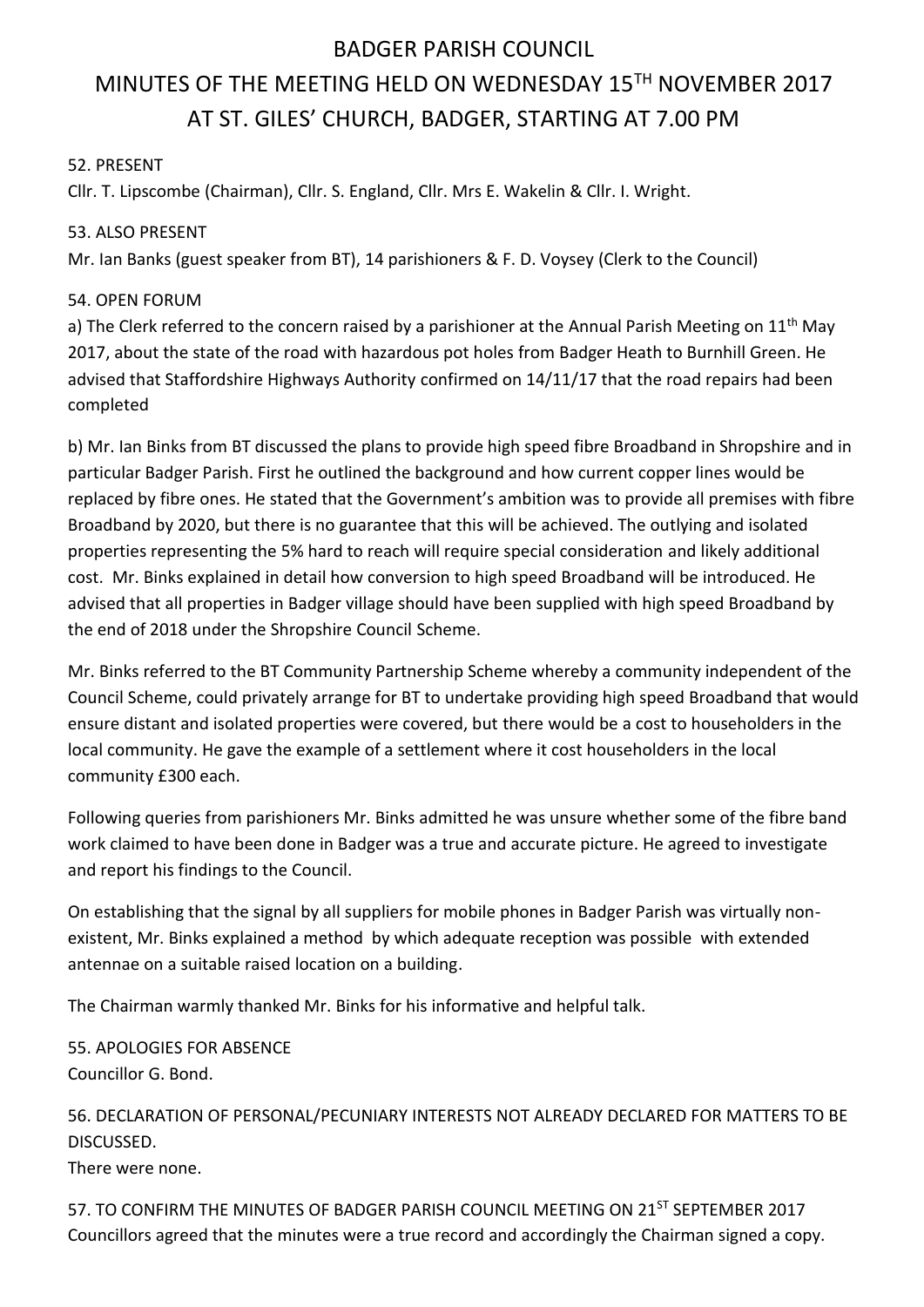58. TO CONSIDER MATTERS ARISING FROM THE COUNCIL MEETING ON 21<sup>ST</sup> SEPTEMBER 2017 a) Minute 48b): The defibrillator training was successfully completed on 7/10/17. The Disclosure & Barring Service has confirmed that as it is a voluntary independent group operating the AED Scheme and not conducted on behalf of an organisation established for that purpose, there is no requirement for DBS checks for Badger volunteers.

b) Minute 48b): The Clerk is still pursuing with Shropshire Council for it to undertake repairs to the bridge in Badger Dingle.

# 59. ADMINISTRATION

a) The Council decided to wait and assess the progress of Shropshire Council's high speed Broadband that aims to be introduced to all Badger Parish properties by the end of 2018, before considering whether or not to adopt the BT Community Partnership Scheme.

#### 60. FINANCE

a) The Council noted that payment of £100 for the non-contested local elections in May 2017, will be requested by Shropshire Council in April 2018.

b) After consideration of budget figures presented by the Clerk, the Council provisionally approved to set its precept for the 2018/2019 financial year (F/Y) at £3,300. The Council will ratify the precept amount at its meeting on 18<sup>th</sup> January 2018, by which time Shropshire Council will have advised the council tax base and possibly whether there will be environmental maintenance grants for the 2018/2019 F/Y.

c) The Council approved the following payments by cheque:-

| - Hire of Beckbury Village Hall (cheque 100397) | £ 20.00 |
|-------------------------------------------------|---------|
| - Lewis Arborcare Ltd (cheques 100398)          | £462.00 |
| - Money for Petty Cash (cheque 100399)          | £ 95.00 |

d) After encashment of cheques in Section c) above, the Council's Community Account at Barclays Bank will be £5,963.59 in credit. Then Business Saver Account remains at £2,205.35 in credit. Petty cash will be £99.62 after payment of £20.00 for the use of St. Giles' Church for the Council meeting on 15/11/17, and encashment of the £95.00 cheque for petty cash.

# 61. PLANNING MATTERS

a) Planning Application 17/04245/TCA: The Council noted that Shropshire Council received no objections to reduce the height of a silver birch tree at Sawmill Cottage, Badger.

b) Planning Application 17/04679/AGR: Shropshire Council has notified that this application for a general purpose storage building by Badger Heath Farm has been withdrawn.

c) The Clerk gave a brief outline of the "Preferred Scale & Distribution of Development" proposals in the Review of the Shropshire Local Plan, which is out for public consultation during the period 27<sup>th</sup> October 2017 to 22<sup>nd</sup> December 2017. He referred to the proposed methodology for the Settlement Hierarchy Assessment. This system categorises settlements in the Shropshire Council area and identifies those which have potential for the development of dwellings and employment land. Badger is being recognised as a rural settlement and classified as part of the countryside. The Council decided not to complete the consultative questionnaire.